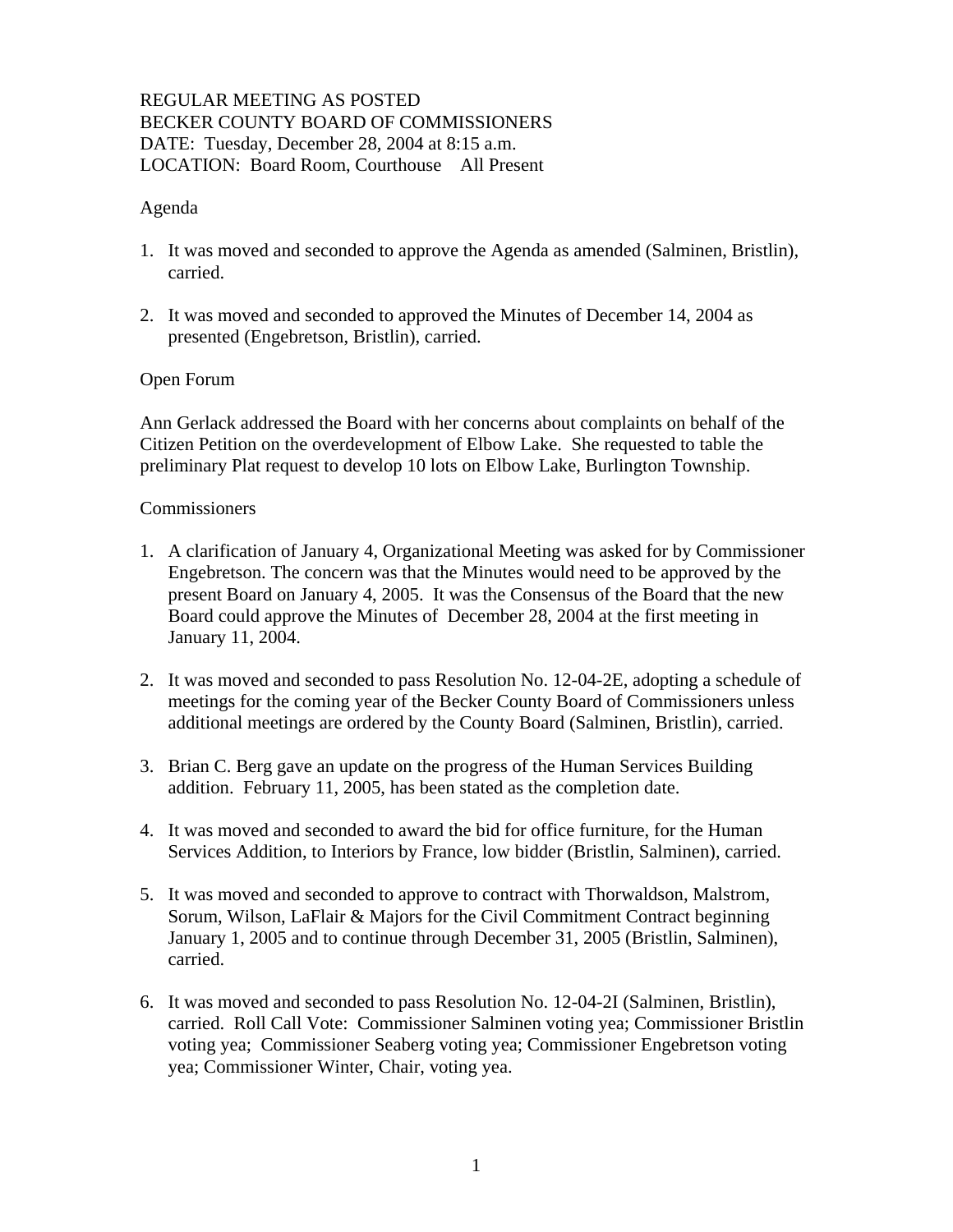#### **RESOLUTION BECKER COUNTY BOARD OF COMMISSIONERS RESOLUTION NO. 12-04-2I**

**WHEREAS**, the Becker County Board of Commissioners has considered the services to be provided by Becker County in 2005 and the expenditures and revenues necessary; and **WHEREAS**, the Becker County Board of Commissioners held a "Truth in Budgeting Hearing" on December 2, 2004 as required by law; and

**NOW, THEREFORE, BE IT RESOLVED** that the following budgets are hereby adopted and approved for Fiscal Year 2005; and

| <b>EXPENDITURES BY</b> | 2005       |
|------------------------|------------|
| <b>FUND</b>            | Adopted    |
| <b>GENERAL</b>         | 5,529,598  |
| <b>DESIGNATED</b>      |            |
| <b>RESERVES</b>        | 216,000    |
| <b>PUBLIC SAFETY</b>   | 5,306,474  |
| <b>HIGHWAY</b>         | 6,746,322  |
| <b>RESOURCE</b>        |            |
| <b>DEVELOPMENT</b>     | 75,200     |
| <b>HUMAN SERVICES</b>  | 12,730,186 |
| <b>PUBLIC TRANSIT</b>  | 255,400    |
| <b>RECREATION</b>      | 221,983    |
| <b>ENVIRONMENTAL</b>   |            |
| <b>AFFAIRS</b>         | 1,569,611  |
| <b>DEBT SERVICE</b>    | 473,875    |
| <b>FORFEITED LAND</b>  | 270,249    |
| <b>DITCHES</b>         | 300        |
| <b>GRAVEL TAX</b>      | 170,000    |
| TOTAL                  | 33,565,198 |

| <b>REVENUES BY FUND</b> | 2005<br><b>Proposed</b> |
|-------------------------|-------------------------|
| <b>GENERAL</b>          | 5,529,598               |
| <b>DESIGNATED</b>       |                         |
| <b>RESERVES</b>         | 205,000                 |
| <b>PUBLIC SAFETY</b>    | 5,306,474               |
| <b>HIGHWAY</b>          | 6,746,322               |
| <b>RESOURCE</b>         |                         |
| <b>DEVELOPMENT</b>      | 77,350                  |
| <b>HUMAN SERVICES</b>   | 12,730,186              |
| <b>PUBLIC TRANSIT</b>   | 276,709                 |
| <b>RECREATION</b>       | 236,541                 |
| <b>ENVIRONMENTAL</b>    |                         |
| <b>AFFAIRS</b>          | 1,521,100               |
| <b>DEBT SERVICE</b>     | 500,036                 |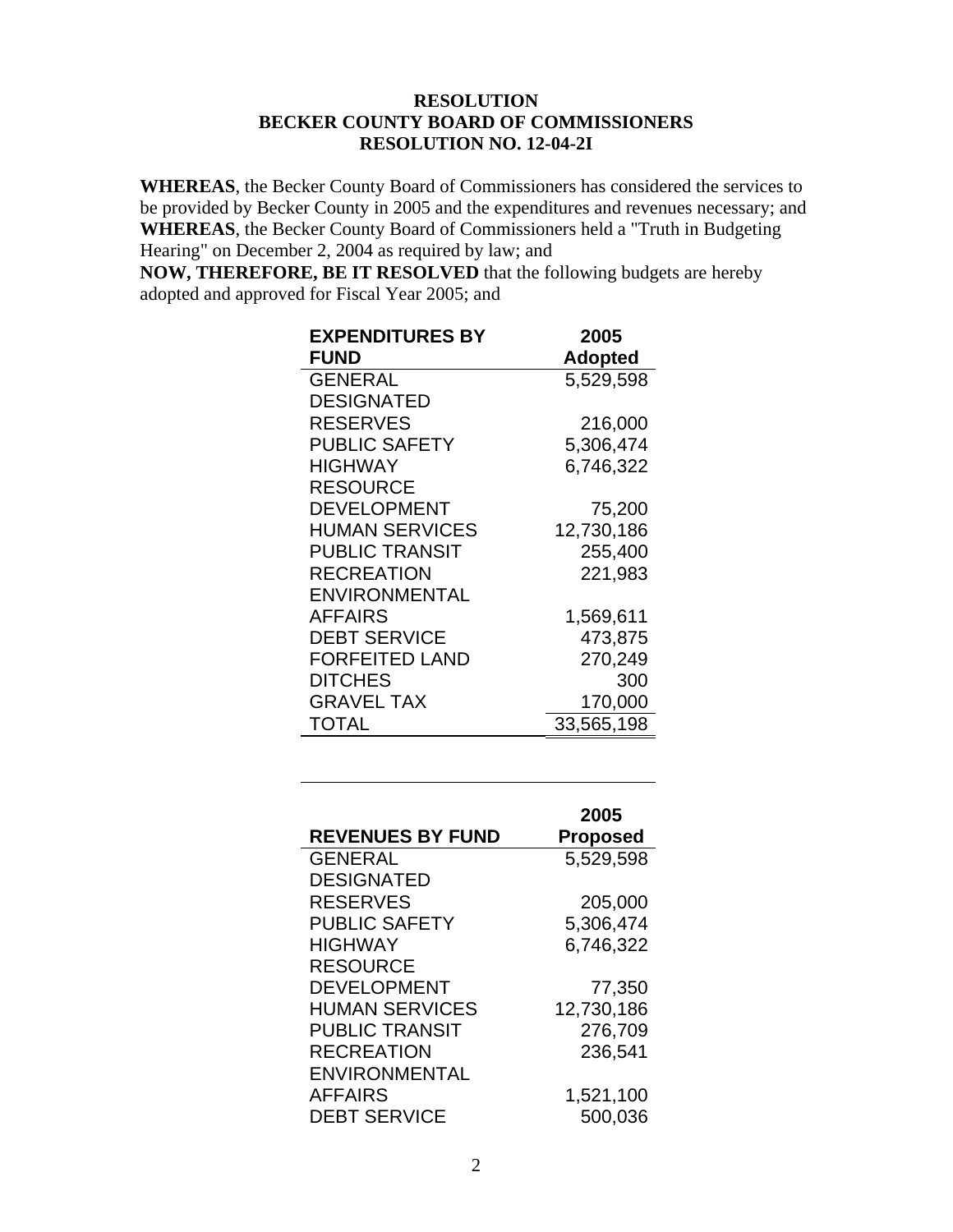| <b>FORFEITED LAND</b> | 349,900          |
|-----------------------|------------------|
| <b>DITCHES</b>        | $\left( \right)$ |
| <b>GRAVEL TAX</b>     | 170,000          |
| <b>TOTAL</b>          | 33,649,216       |

**IT IS FURTHER RESOLVED** that the following tax levy be certified to the County Auditor for collection for the Year 2005

| Fund                 | Gross      |
|----------------------|------------|
| <b>GENERAL</b>       | 1,472,708  |
| <b>TAX ABATEMENT</b> | 38,000     |
| LIBRARY              | 180,128    |
| <b>PUBLIC SAFETY</b> | 2,833,736  |
| JAIL.                | 1,783,711  |
| <b>HIGHWAY</b>       | 2,051,190  |
| <b>HUMAN</b>         |            |
| <b>SERVICES</b>      | 4,796,813  |
| <b>HUMAN SERV</b>    |            |
| <b>SPEC</b>          | 0          |
| <b>RECREATION</b>    | 76,841     |
| <b>DEBT SERVICE</b>  | 500,036    |
|                      |            |
| TOTAL                | 13,733,163 |

IT IS FURTHER RESOLVED that the Becker County Economic Development District is hereby authorized to levy a tax in the maximum amount allowed by law, and that special tax levy be certified to the County Auditor for collection for the year 2005 is estimated to be \$175,633.

Duly adopted this 28th day of December 2004 at Detroit Lakes, Minnesota.

## COUNTY BOARD OF COMMISSIONERS BECKER COUNTY, MINNESOTA

ATTEST:

*(s/ Brian C. Berg /s/ Roger Winter Brian C. Berg /s/ Roger Winter Roger Winter Roger Winter* Brian C. Berg County Administrator Board Chair

State of Minnesota ) )ss. County of Becker (b)

I, the undersigned, being the duly appointed and qualified County Administrator for the County of Becker, State of Minnesota, do hereby certify that the foregoing is a true and correct copy of a Resolution passed, adopted and approved by the County Board of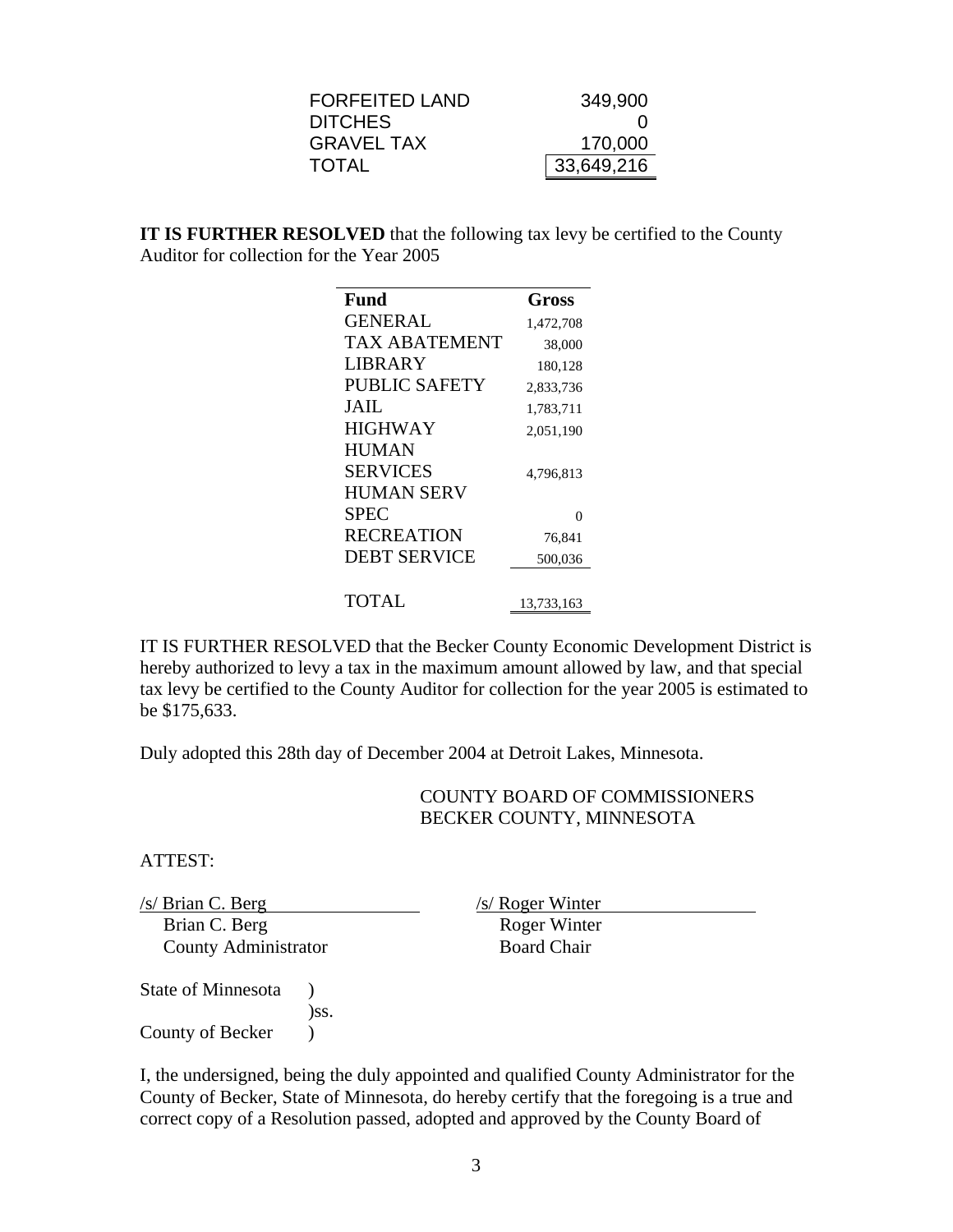Commissioners of Becker County, assembled in regular session on the 28th day of December 2004 as recorded in the record of proceedings.

 $\overline{\phantom{a}}$  , and the contract of the contract of the contract of the contract of the contract of the contract of the contract of the contract of the contract of the contract of the contract of the contract of the contrac

 Brian C. Berg County Administrator

Finance

- 1. It was moved and seconded to approve the Claims with exceptions (Bristlin, Salminen), carried.
- 2. It was moved and seconded to approve the Amendment Number One to the Jail Food Contract with A'Viands, LLC as presented by the County Sheriff to become effective on January 1, 2005 and remain in effect through December 31, 2005 (Bristlin, Salminen), carried.
- 3. For information, it was noted that the IRS mileage reimbursement rate for 2005 is \$.405.
- 4. It was moved and seconded to approve the request to establish five additional change funds of \$100 each for the Motor Vehicle Department (Salminen, Seaberg), carried.
- 5. It was moved and seconded to approve that Sunnyside Care Center pay the Water Line Loan directly rather than through the County (Bristlin, Salminen), carried. Commissioner Winter congratulated Sunnyside for all that they have accomplished.
- 6. The Cash Comparisons and General Cash and Investment Analysis Reports were reviewed.
- 7. Ryan Tangen, County Treasurer, submitted a list of designated financial institutions as depositories and/or investment brokers of funds for Becker County during 2005.

| <b>Bremer Bank</b>                  | Detroit Lakes, MN |
|-------------------------------------|-------------------|
| Wells Fargo                         | Detroit Lakes, MN |
| <b>American National</b>            | Detroit Lakes, MN |
| <b>Midwest Bank</b>                 | Detroit Lakes, MN |
| <b>State Bank of Lake Park</b>      | Lake Park, MN     |
| Ed Jones                            | Detroit Lakes, MN |
| <b>Gilford Securities</b>           | Irving, CA        |
| <b>MileStone Financial Services</b> | Oakland, CA       |
| Morgan Keegan                       | Birmingham, AL    |
| <b>Wachovia Securities</b>          | Minneapolis, MN   |

8. It was moved and seconded to approve the request of the IT Department to extend the internship with Brandon Grindall for the second semester of the school year, which runs through May 2005 (Bristlin, Salminen), carried.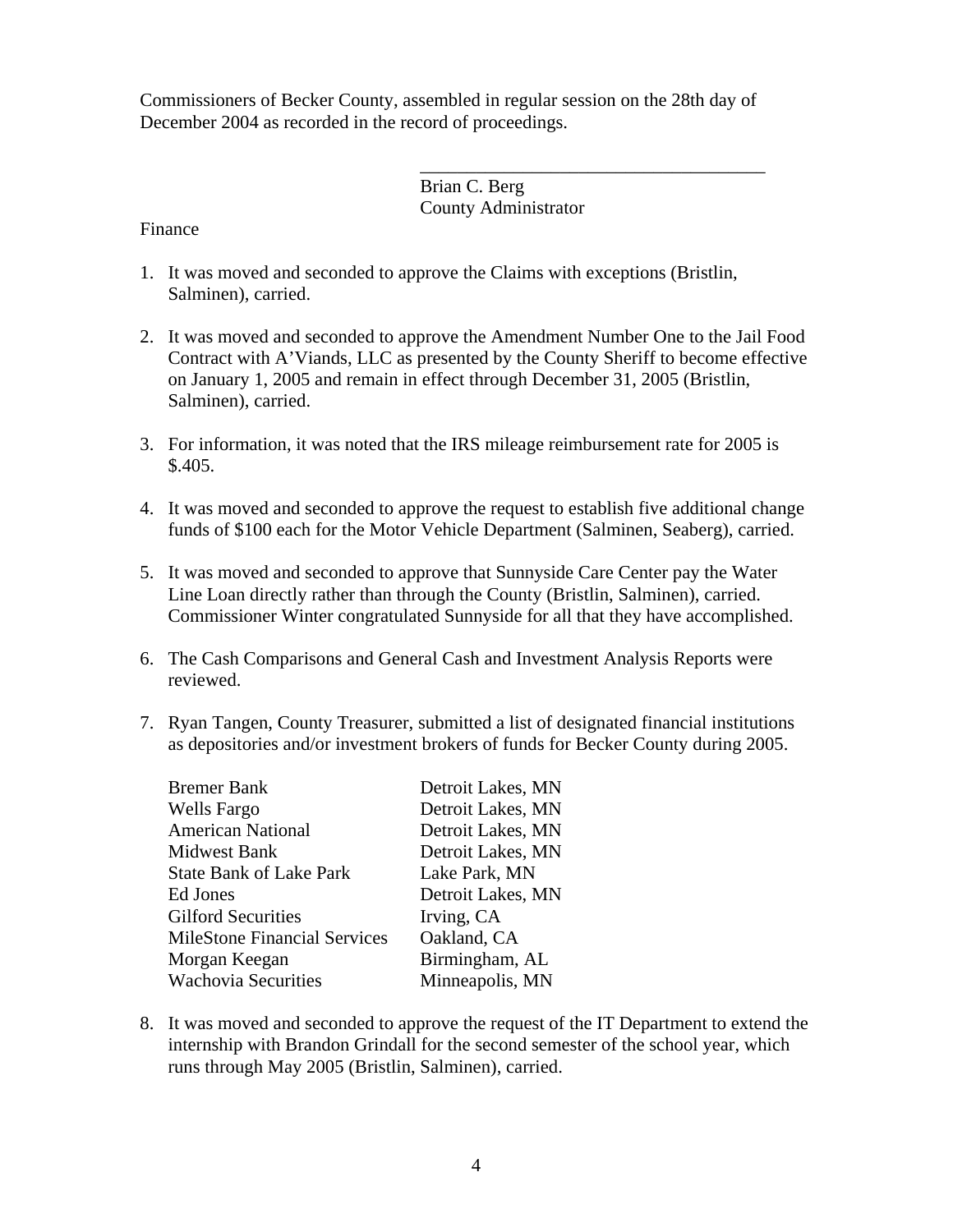9. It was moved and seconded to approve the Capital Purchase Request from the Highway Department for the purchase of (1) computer at the cost of \$1,330 (Seaberg, Bristlin), carried.

# Auditor

- 1. It was moved and seconded to pass Resolution No. 12-04-1A, to approve an aggregate resource study to be held in 2006 at the cost of between \$5,000 and \$8,000, with the removal of the *Economic Development Department to share the cost of the aggregate study* (Engebretson, Bristlin), carried.
- 2. Bids for Publication. It was moved and seconded to award the bid for first publications for Becker County to the Detroit Lakes Tribune (Sunday) and the Record (Wednesday) for 2005, subject to the County Attorney's opinion (Engebretson, Salminen), carried.
- 3. Bids for Publication. It was moved and seconded to award the bid for first publication of Becker County Financial Statements to the Detroit Lakes Tribune (Sunday) or Record (Wednesday), with the second publication of the Becker County Financial Statements to be awarded to the Frazee Forum (Engebretson, Seaberg), carried.
- 4. It was moved and seconded to approve the following Gambling Permits for the Cormorant Lions Club for operations at the Cormorant Community Center in Cormorant Township on October 28, 2005; and for operations at the Cormorant Community Center in Cormorant Township on May 14, 2005 (Salminen, Engebretson), carried.

# NRM

- 1. It was moved and seconded to approve the Capital Purchase of Snow Trail Signs. Special thanks is given to the Sign Class of the MN State Community and Technical College, Detroit Lakes Campus, and BTD Mfg. for their assistance in the completion of the signs (Salminen, Bristlin), carried.
- 2. It was moved and seconded to have Chip Lohmeier send thank you letters to the Sign Class of the MN State Community and Technical College and BTD Mfg. for their assistance in the completion of the Snow Trail Signs (Bristlin, Seaberg), carried.
- 3. It was moved and seconded to pass Resolution No. 12-04-2F, setting the Public Oral Auction dates for the sale of Timber Stumpage from Tax-Forfeited Land on Friday, February 18; Friday, July 22 and Friday, October 21, 2005 (Engebretson, Salminen), carried.
- 4. It was moved and seconded to authorize the rerouting and clearing of the North Mary Yellowhead Snow Trails, Section 18, East Sugar Bush Twp. in the amount of \$1,500 (Salminen, Engebretson), carried.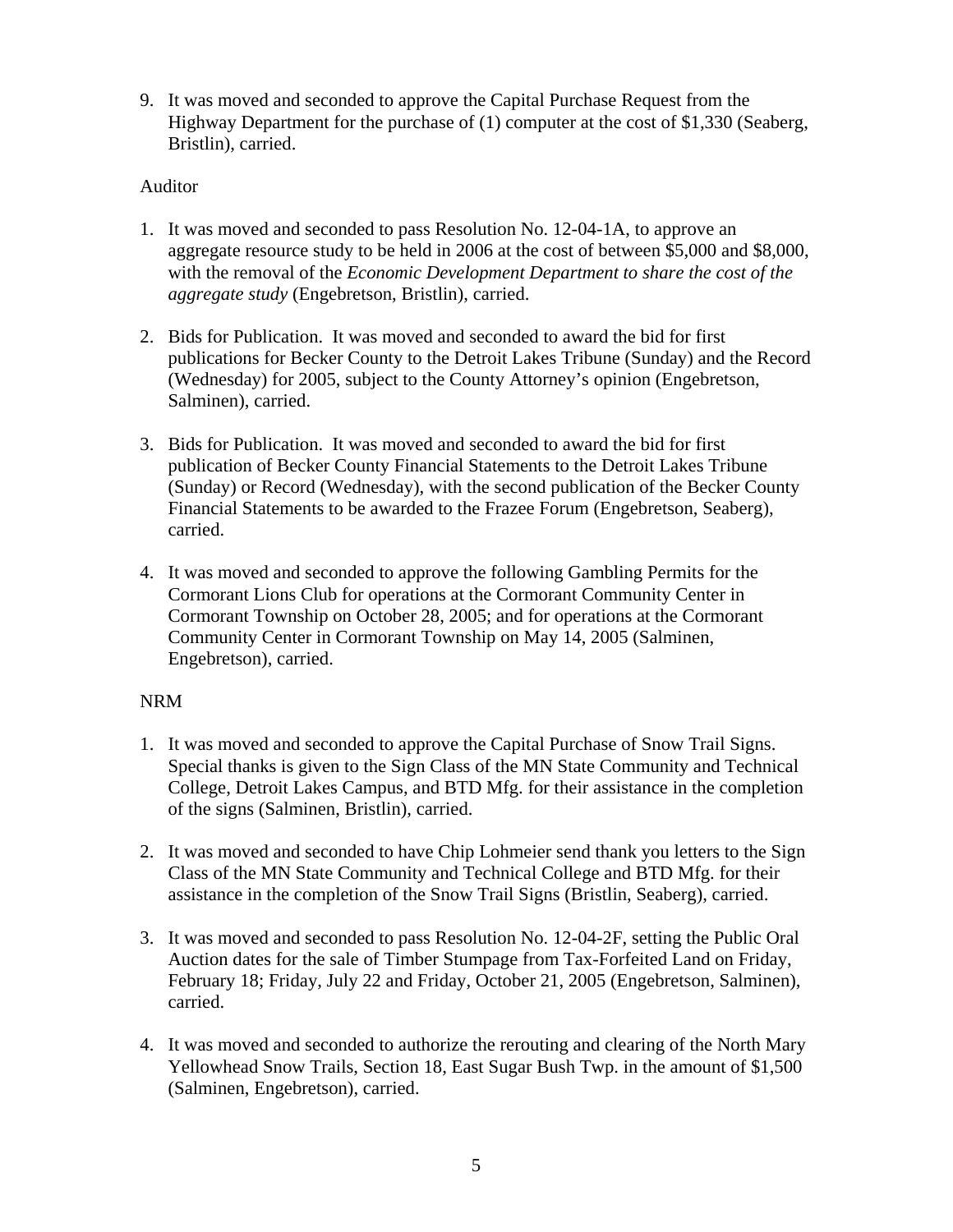# Highway

- 1. It was moved and seconded to pass Resolution No. DOH 12-04-2B, authorizing the County Engineer to purchase, from state bid, (1) Diesel Tandem Truck Chassis, and to purchase off State bid or written quote: hydraulic system, hoist, gravel box, oneway snowplow, underbody blade, snow wing, tailgate sander, pre-wet system and warning light system to be compatible with the truck. The County Engineer is authorized to investigate the option of an automatic transmission at the time of purchase and to bring that information to the Board for consideration (Engebretson, Bristlin), carried.
- 2. Brad Wentz, County Engineer gave a special thank you to the outgoing Board of Commissioners for all of their support over the years: Commissioner Winter, Commissioner Engebretson, and Commissioner Seaberg.

### Human Services

- 1. It was moved and seconded to approve the Transit Claims (Engebretson, Seaberg), carried.
- 2. It was moved and seconded to pass a Resolution resolving that Becker County transit enter into a Grant Contract with the State of Minnesota to receive Federal Transit Administration Funds in an amount not to exceed \$300,000 to be used for a Transit Bus Garage (Seaberg, Bristlin), carried.
- 3. It was moved and seconded to approve the Transit Volunteer Driver Agreement for the Human services Department providing needed court ordered transportation for our youth and adults (Salminen, Bristlin), carried.
- 4. It was moved and seconded to approve the IV-D Agreement, approving to contract directly with the County Attorney to handle Child Support Court Cases and with the Sheriff to serve papers (Salminen, Seaberg), carried.
- 5. It was moved and seconded to accept the Public Assistance Applications (Salminen, Bristlin), carried.
- 6. It was moved and seconded to approve the Human Services Claims (Salminen, Bristlin), carried.
- 7. It was moved and seconded to appoint Matt Casey, Human Services Director, to the transition team for Public Health Department transition from Multi-County Nursing (Salminen, Bristlin), carried.

DeVonne Green, Mrs. Becker County, gave a presentation of the new County Flag that she, Commissioner Winter, Chair, and Dennis Warling, Veteran's Services have been developing for Becker County. It was moved and seconded to authorize Ryan Tangen, County Treasurer to be the contact person to order and purchase the County Flags (Bristlin, Salminen), carried.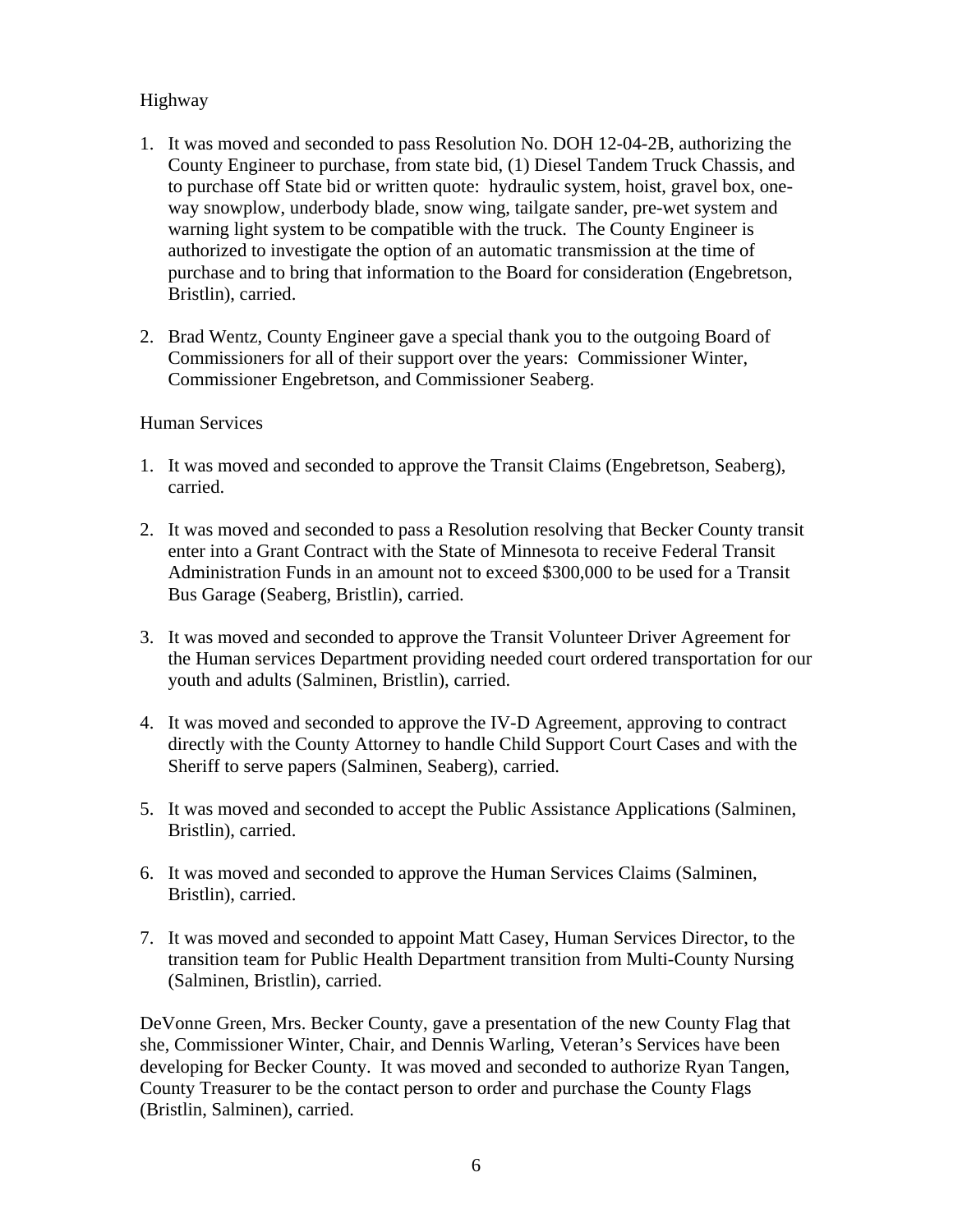# Humane Society

Jill Mickelson, Becker County Humane Society representative, gave an update to the Board on Humane Society functions this past year.

Planning & Zoning

- 1. Becker County Planning Commission (PC) Meeting of December 21, 2004:
- 1) FIRST ORDER OF BUSINESS: Old Business Preliminary Plat of Crestwood Estates, Gary Larsen Developer. Tabled the Preliminary Plat as requested by Gary Larsen.
- 2) SECOND ORDER OF BUSINESS: Ronald Honrud, Cormorant Twp. It was moved and seconded to concur with the findings and recommendations of the PC to approve the certificate of survey to allow two tracts of land based on the fact that it meets the criteria of the Zoning Ordinance and Subdivision Ordinance (Salminen, Bristlin), carried.
- 3) THIRD ORDER OF BUSINESS: Richard Laine, Toad Lake Township. It was moved and seconded to concur with the findings and recommendations of the PC to approve the change of zone from agricultural to residential and approve the certificate of survey for two tracts of land based on the fact that the request meets the criteria of the Zoning Ordinance and Subdivision Ordinance (Engebretson, Bristlin), carried.
- 4) FOURTH ORDER OF BUSINESS: Lee Carlson, Shell Lake Twp. It was moved and seconded to concur with the findings and recommendations of the PC to approve the change of zone from agricultural to residential and a certificate of survey for two lots based on the fact that it meets the criteria of the Zoning Ordinance and Subdivision Ordinance (Engebretson, Bristlin), carried.
- 5) FIFTH ORDER OF BUSINESS: Final Plat of Toy Box, Common Interest Community. It was moved and seconded to concur with the findings and recommendations of the PC to approve the final plat of Toy Box, a Common Interest Community, for storage garages based on the fact that it meets the criteria of the Zoning Ordinance and subdivision Ordinance (Salminen, Bristlin), carried.
- 6) SIXTH ORDER OF BUSINESS: The tentative date for the next informational meeting is Thursday, January 13, 2005 at 8:30 a.m.

The State of the County Address was given by Commissioner Winter, Board Chair.

Brian C. Berg, County Administrator, on behalf of the Becker County employees and citizens, recognized the outgoing County Board Members by presentation of plaques and recognition for their years of services to Becker County. Plaques were also presented from the University of Minnesota/Extension for their service to Extension. Commissioners receiving plaques were Commissioner Winter; Commissioner Engebretson and Commissioner Seaberg. Commissioner Engebretson thanked the County Department Heads for working with the Board over the years. She commended them and wished them well in the future. Commissioner Seaberg thanked the Department Heads for all of their cooperation and wished the newly elected County Board success.

Closed Session – Negotiations